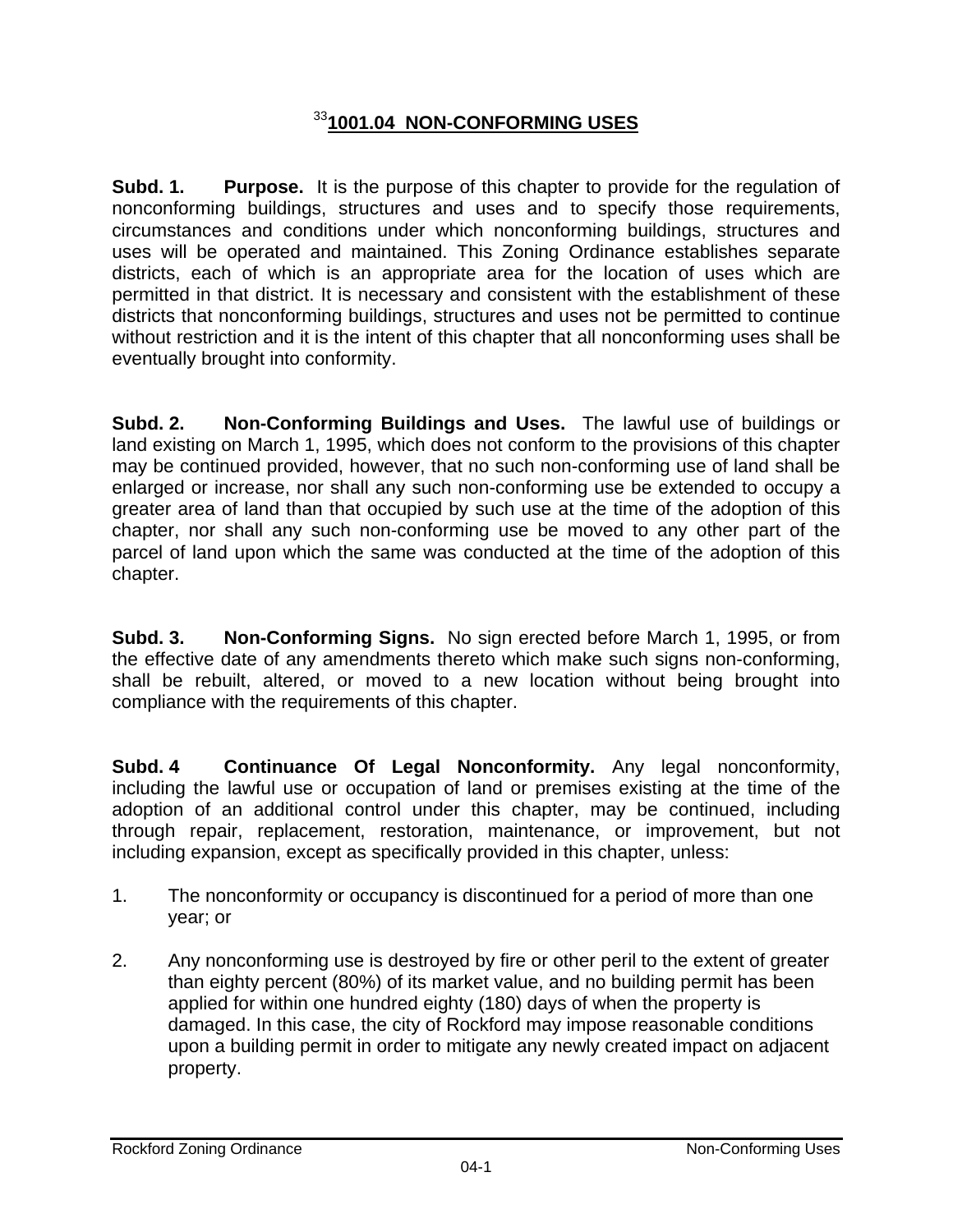3. Any subsequent use or occupancy of the land or premises shall be a conforming use or occupancy.

**Subd. 5. Non-Conforming Uses.** The lawful use of a building existing at the time of the adoption of this chapter may be continued, although such use does not conform with the provisions hereof. If no structural alterations are made, a non-conforming use of a building may be changed to another non-conforming use of the same or more restricted classification. The foregoing provisions shall also apply to nonconforming uses in districts hereafter changed. Whenever a nonconforming use of a building has been changed to a more restricted use or to a conforming use, such use shall not thereafter be changed to a less restricted use.

## **Subd. 6. Alterations.**

- A. Alterations may be made to a residential building containing non-conforming residential units when they will improve the livability of such units provided, however, that they do not increase the number of dwelling units in the building.
- B. Maintenance of a building or other structure containing or used by a nonconforming use will be permitted when it includes necessary non-structural repair and incidental alterations which do not extend or intensify the nonconforming building or use. Nothing in this chapter shall prevent the placing of a structure in safe condition when said structure is declared unsafe by the building codes and standards of the City.
- C. Alteration and normal maintenance to a legal nonconforming building or structure may be made through the building permit process provided:
	- 1. The alterations do not expand the foundation and/or building size (including deck additions), unless specifically allowed by this Zoning Ordinance.
	- 2. The alterations do not increase the building occupancy capacity or parking demand.
	- 3. The alteration does not increase the degree of the nonconforming condition of the building, site or the use.